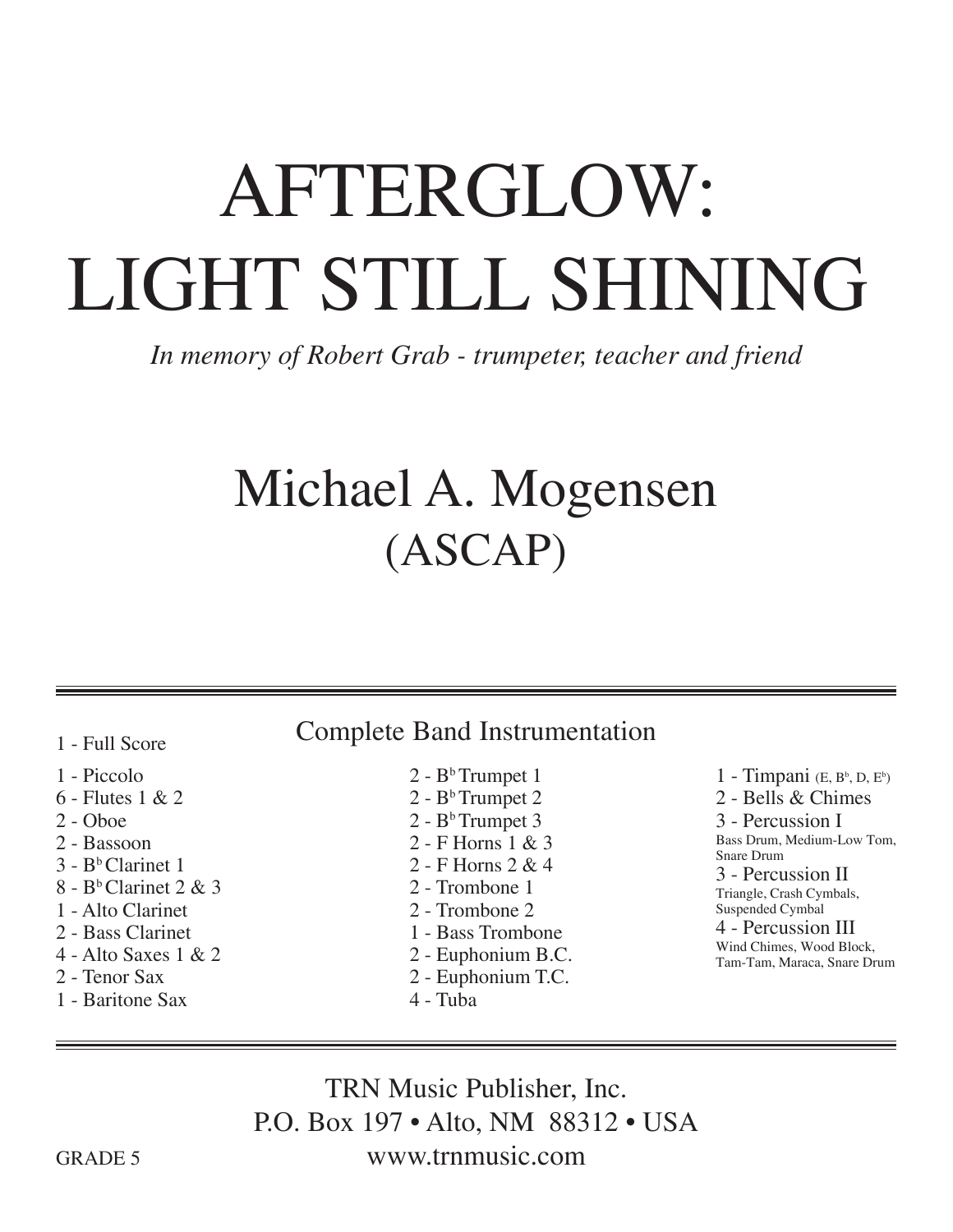## **AFTERGLOW: LIGHT STILL SHINING**

*AFTERGLOW: LIGHT STILL SHINING* was written in memory of Robert Grab, a wonderful trumpeter, teacher and friend of mine who died long before his time at the age of 43. "Afterglow" is defined as "the light that remains after a source of energy has been removed". Robert Grab was a source of great energy, spirit, and light; and although he is no longer physically here on Earth, his legacy, inspiration, and love remain as bright and strong as ever. This challenging composition, inspired by Robert's life, features powerful rhythmic drive, majestic melody lines, and lively woodwind flourishes. In addition, the work includes a trumpet solo reminiscent of the many beautiful melodic passages performed so eloquently by Robert in years past.

*Robert – you will never be forgotten…*

About the Composer - - -



 Award-winning composer **Michael A. Mogensen** currently resides in Hagerstown, MD, though his musical endeavors have taken him as far as Orlando, Miami, and Los Angeles. He has held positions with Warner Brothers Publications as well as Disney Music Publishing and has served as an adjudicator, clinician, instructor and guest-conductor for many high school and collegelevel events. An active participant in the music industry, Mogensen

has written, arranged and performed for a variety of albums, recording projects and live performances. He is an alumnus of the music schools of James Madison University (VA) and Ithaca College (NY), and he's studied with renowned composers Robert W. Smith, John Hilliard and Dana Wilson. Mogensen is frequently commissioned to compose original classical works for large ensembles and chamber groups, and he was recently awarded the prestigious *Colonel Arnald D. Gabriel Composition Prize* from the United States Air Force Band in Washington, D.C.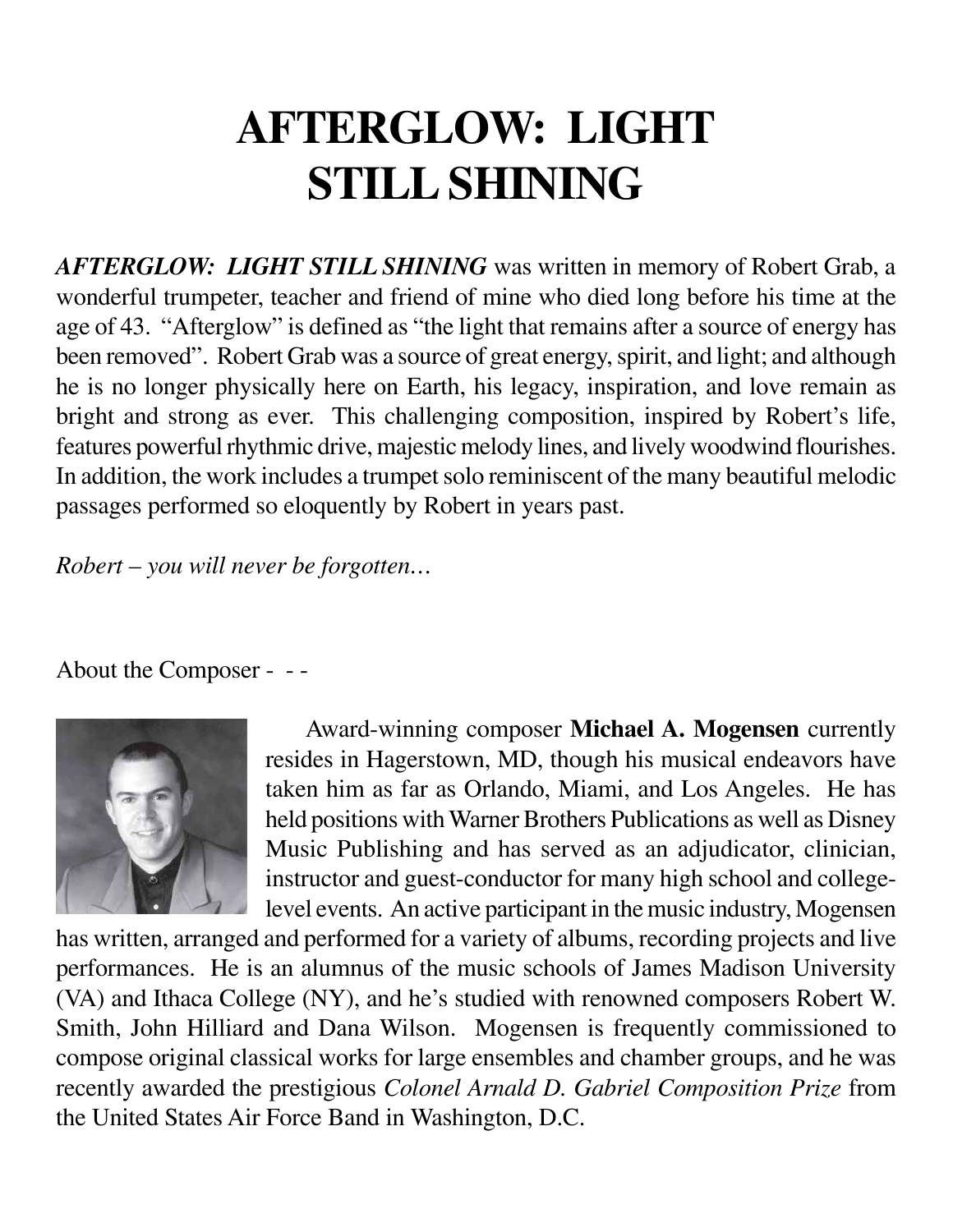| $-108$                     | Approx. Performance Time = 8:45 |             |                       |                               |                                                  | 6                                | (ASCAP)             |
|----------------------------|---------------------------------|-------------|-----------------------|-------------------------------|--------------------------------------------------|----------------------------------|---------------------|
|                            | Lively, with rhythmic energy    |             |                       |                               |                                                  | 典<br>男男男                         | <del>11111111</del> |
|                            |                                 |             |                       |                               |                                                  | mf                               |                     |
|                            |                                 |             |                       |                               |                                                  | <u>\$f\$f\$f\$f\$f\$</u>         |                     |
|                            |                                 |             |                       |                               |                                                  | m f                              |                     |
|                            |                                 |             |                       |                               |                                                  |                                  |                     |
|                            |                                 |             |                       |                               |                                                  | m f                              |                     |
| 7                          |                                 |             |                       |                               |                                                  |                                  |                     |
|                            |                                 |             |                       |                               |                                                  |                                  |                     |
| K                          |                                 |             |                       |                               |                                                  | <u>érfrfrfrfrfr frfrfrfrfrfr</u> |                     |
|                            |                                 |             |                       |                               |                                                  | m f                              |                     |
|                            |                                 |             |                       |                               |                                                  | عثب                              |                     |
|                            |                                 |             |                       |                               |                                                  | mf                               |                     |
|                            |                                 |             |                       |                               |                                                  |                                  |                     |
|                            |                                 |             |                       |                               |                                                  |                                  |                     |
| т.                         |                                 |             |                       |                               |                                                  |                                  |                     |
|                            |                                 |             |                       |                               |                                                  |                                  | mf                  |
|                            |                                 |             |                       |                               |                                                  |                                  |                     |
|                            |                                 |             |                       |                               |                                                  |                                  |                     |
| T.                         |                                 |             |                       |                               |                                                  |                                  |                     |
| $-108$                     |                                 |             |                       |                               |                                                  |                                  |                     |
|                            | Lively, with rhythmic energy    |             |                       |                               |                                                  | 6                                |                     |
|                            | ff                              |             |                       |                               |                                                  |                                  | mf                  |
|                            |                                 |             |                       |                               |                                                  |                                  |                     |
| ff                         | 点弯                              |             |                       |                               |                                                  |                                  |                     |
|                            |                                 |             |                       |                               | $-2-$                                            |                                  |                     |
| ⊯                          | . J. J. J                       |             |                       |                               |                                                  |                                  |                     |
|                            |                                 |             |                       |                               | ో ਵ                                              |                                  |                     |
|                            | f f                             |             |                       |                               |                                                  |                                  |                     |
|                            |                                 |             |                       |                               |                                                  |                                  |                     |
|                            | ₩<br>$f\hspace{-0.1cm}f$        |             |                       |                               |                                                  |                                  |                     |
|                            |                                 |             |                       |                               | $\overline{\phantom{a}}^2$<br>$\overline{\!>}\!$ |                                  |                     |
|                            | ∯                               |             |                       |                               |                                                  |                                  |                     |
|                            |                                 |             | <u>ese v</u>          | $\overline{\phantom{a}}$<br>≖ | $-2-$                                            |                                  |                     |
|                            | ff                              |             |                       |                               |                                                  |                                  |                     |
|                            |                                 |             |                       |                               | $-2-$                                            |                                  |                     |
|                            | $\vec{r}$                       |             | $\geq$                |                               | इ<br>गु                                          |                                  |                     |
|                            |                                 |             |                       | - - - -                       | $\overline{\phantom{a}}^2$<br>, , ,<br>۰         |                                  |                     |
|                            | $f\hspace{-0.1cm}f$             |             |                       |                               |                                                  |                                  |                     |
| ∵                          |                                 |             |                       |                               | $-2-$                                            |                                  |                     |
|                            | ह<br>$f\hspace{-0.1cm}f$        | la alta     |                       |                               | ≥                                                |                                  |                     |
| (E, Bb, D, Eb)<br>m<br>- 1 |                                 |             | - 1                   |                               | $-2-$                                            | retune $E -$ } Eb                |                     |
|                            | damp                            | $\geq$ damp | damp                  |                               | damp<br>damp<br>dam                              |                                  |                     |
|                            |                                 |             | Bells                 |                               |                                                  |                                  |                     |
|                            |                                 |             | f                     |                               |                                                  |                                  |                     |
| 13<br>л                    | $\mathbf{B}.\mathbf{D}.$        |             |                       | Tom<br>g                      |                                                  |                                  |                     |
| п<br>Triangle              | f                               |             |                       | $\overline{\phantom{a}}$      |                                                  |                                  |                     |
| f<br>12                    | Cr. Cyn                         |             |                       |                               | $\frac{12}{8}$                                   | Sus. Cym.<br>ø.                  |                     |
| 8<br>$\blacksquare$        | 7.7<br>Ţ.<br>J                  |             | $\mathbf{m}^{\prime}$ | 8                             |                                                  | $\boldsymbol{m}{\boldsymbol{p}}$ |                     |
|                            |                                 |             |                       |                               |                                                  | Wind Chimes                      |                     |

 $\label{eq:Corr} \mbox{Copyright} \textcircled{C} \mbox{ MMV by TRN MUSIC PUBLISHER, INC.}$  All Rights Reserved. Printed in U.S.A. International Copyright Secured.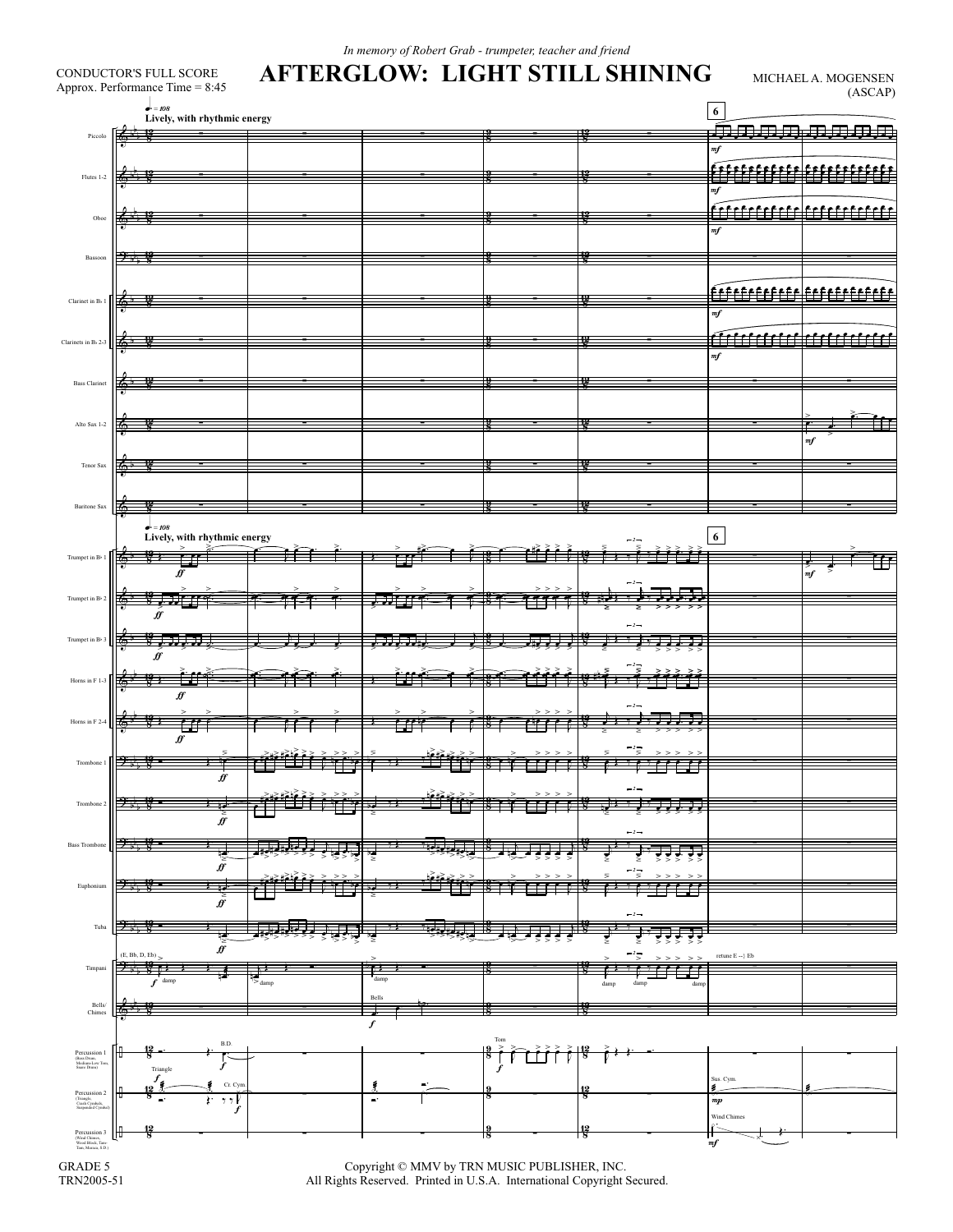|                                                                         |                      |                       |                                              | 11                                   |                                                                                                                                                                                                                                                        |                         |
|-------------------------------------------------------------------------|----------------------|-----------------------|----------------------------------------------|--------------------------------------|--------------------------------------------------------------------------------------------------------------------------------------------------------------------------------------------------------------------------------------------------------|-------------------------|
| Picc.                                                                   |                      | <del>用用用用用用用用用用</del> |                                              |                                      |                                                                                                                                                                                                                                                        |                         |
|                                                                         |                      |                       |                                              |                                      |                                                                                                                                                                                                                                                        |                         |
| $F1. 1-2$                                                               |                      |                       |                                              |                                      | <u>المنفقة المنافذة المنافذة المنافس المنافس المنافضة المنافضة المنافسة المنافسة المنافسة المنافسة المنافسة المنافسة المنافسة المنافسة المنافسة المنافسة المنافسة المنافسة المنافسة المنافسة المنافسة المنافسة المنافسة المنافس</u>                    |                         |
|                                                                         |                      |                       |                                              |                                      |                                                                                                                                                                                                                                                        |                         |
| Ob.                                                                     |                      |                       |                                              |                                      |                                                                                                                                                                                                                                                        |                         |
|                                                                         |                      |                       |                                              |                                      |                                                                                                                                                                                                                                                        |                         |
| Bsn.                                                                    |                      |                       |                                              |                                      | <mark>لل له يهنه يكي <sub>ت</sub>ها فه يد يكي الله يها أن الله يكي الله يكي الله الله يكي الله يكون الله يكون الله الله يكون ا<br/>لله يكون الله يكون الله يكون الله يكون الله يكون الله يكون الله يكون الله يكون الله يكون الله يكون الله يكون</mark> |                         |
|                                                                         |                      |                       |                                              |                                      |                                                                                                                                                                                                                                                        |                         |
| $B \triangleright C1.1$ $\sqrt{\frac{1}{100}}$                          |                      |                       |                                              |                                      | <u>התחתחת התחתחת התוכנה ומועד עם התוכנים לאליות היו היו ביותר ביותר ביותר ביותר ביותר ביותר ביותר ביותר ביותר ב</u>                                                                                                                                    |                         |
|                                                                         |                      |                       |                                              |                                      |                                                                                                                                                                                                                                                        |                         |
| B <sub>b</sub> Cl. 2-3                                                  |                      |                       | <u>TITIIN TITIITTEE TETTI.</u>               |                                      |                                                                                                                                                                                                                                                        |                         |
|                                                                         |                      |                       |                                              |                                      |                                                                                                                                                                                                                                                        |                         |
| $\operatorname{B.Cl.}$                                                  |                      |                       |                                              |                                      |                                                                                                                                                                                                                                                        |                         |
|                                                                         |                      |                       |                                              |                                      |                                                                                                                                                                                                                                                        |                         |
| A. Sx. 1-2 $\frac{1}{\sqrt{2}}$                                         |                      |                       | inati idžuva, p                              |                                      |                                                                                                                                                                                                                                                        |                         |
|                                                                         |                      |                       |                                              |                                      |                                                                                                                                                                                                                                                        |                         |
| $\mathcal{T}.$ Sx.                                                      |                      |                       |                                              |                                      | <del>. Pr. 2007</del>                                                                                                                                                                                                                                  | <del>:1: 11:1: 11</del> |
|                                                                         |                      |                       |                                              | $\frac{1}{m}$                        |                                                                                                                                                                                                                                                        |                         |
| $\mathbf{B}.$ Sx.                                                       | l To                 |                       |                                              |                                      |                                                                                                                                                                                                                                                        |                         |
|                                                                         |                      |                       |                                              |                                      |                                                                                                                                                                                                                                                        |                         |
|                                                                         |                      |                       |                                              |                                      |                                                                                                                                                                                                                                                        |                         |
| $B \triangleright Tpt. 1$                                               |                      |                       | <del>्रेण्डेन् । क्रिक्टरं सर्वे स्तर्</del> |                                      |                                                                                                                                                                                                                                                        |                         |
|                                                                         |                      |                       |                                              |                                      |                                                                                                                                                                                                                                                        |                         |
| $\rm B \flat$ Tpt. 2                                                    |                      |                       |                                              |                                      |                                                                                                                                                                                                                                                        | 77 J. J. J. J. J. J     |
|                                                                         |                      |                       |                                              |                                      |                                                                                                                                                                                                                                                        |                         |
| $B \triangleright$ Tpt. 3 $\Box$                                        |                      |                       |                                              | <u> Time a stati stati stati sta</u> |                                                                                                                                                                                                                                                        | د کرد کار او برابرد و د |
|                                                                         |                      |                       |                                              |                                      |                                                                                                                                                                                                                                                        |                         |
| Hn. 1-3                                                                 |                      |                       |                                              |                                      |                                                                                                                                                                                                                                                        |                         |
|                                                                         |                      |                       |                                              |                                      |                                                                                                                                                                                                                                                        |                         |
|                                                                         |                      |                       |                                              |                                      |                                                                                                                                                                                                                                                        |                         |
|                                                                         |                      |                       |                                              |                                      |                                                                                                                                                                                                                                                        |                         |
| Tbn. 1 $\left \frac{\partial \mathbf{F}}{\partial \mathbf{F}_n}\right $ |                      |                       |                                              |                                      |                                                                                                                                                                                                                                                        |                         |
|                                                                         |                      |                       |                                              |                                      |                                                                                                                                                                                                                                                        |                         |
| Tbn. 2                                                                  |                      |                       |                                              |                                      |                                                                                                                                                                                                                                                        |                         |
|                                                                         |                      |                       |                                              |                                      |                                                                                                                                                                                                                                                        |                         |
| B. Tbn                                                                  |                      |                       |                                              |                                      |                                                                                                                                                                                                                                                        |                         |
|                                                                         |                      |                       |                                              |                                      |                                                                                                                                                                                                                                                        |                         |
| Euph.                                                                   |                      |                       |                                              |                                      |                                                                                                                                                                                                                                                        |                         |
|                                                                         |                      |                       |                                              | mf                                   |                                                                                                                                                                                                                                                        |                         |
| Tba.                                                                    |                      |                       |                                              |                                      |                                                                                                                                                                                                                                                        |                         |
|                                                                         |                      |                       |                                              | retune D -- } Db                     |                                                                                                                                                                                                                                                        |                         |
| Timp                                                                    |                      |                       |                                              |                                      |                                                                                                                                                                                                                                                        |                         |
|                                                                         |                      |                       | $\binom{mp}{2}$                              |                                      |                                                                                                                                                                                                                                                        |                         |
| Bls./<br>Ch.                                                            |                      |                       |                                              |                                      |                                                                                                                                                                                                                                                        |                         |
|                                                                         |                      |                       |                                              | S.D.                                 |                                                                                                                                                                                                                                                        |                         |
| Perc. 1                                                                 | т                    |                       |                                              |                                      |                                                                                                                                                                                                                                                        |                         |
|                                                                         |                      |                       |                                              | $\mathfrak{m}p$                      |                                                                                                                                                                                                                                                        |                         |
| Perc. 2                                                                 |                      |                       |                                              | 1.v.                                 | Triangle                                                                                                                                                                                                                                               |                         |
|                                                                         | Wood Blk.            |                       | $m$ f                                        |                                      | mf                                                                                                                                                                                                                                                     |                         |
| Perc. 3                                                                 | (medium mallet)<br>ℿ |                       |                                              |                                      |                                                                                                                                                                                                                                                        |                         |
|                                                                         | $_{mp}$              |                       |                                              |                                      |                                                                                                                                                                                                                                                        |                         |

 $-2-$